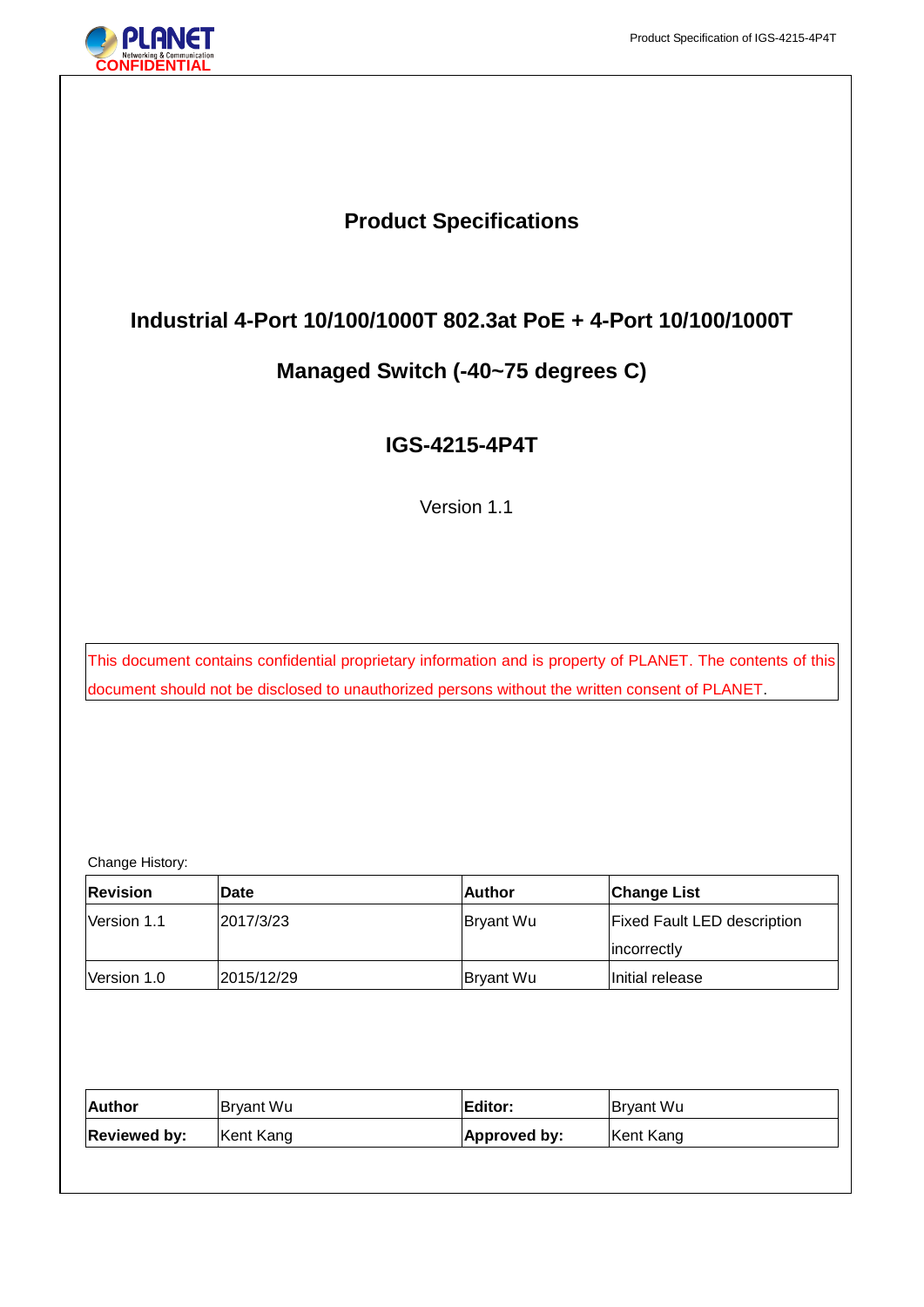

# **1. PRODUCT DESCRIPTION**



# **Ideal, Cost-effective, Manageable PoE Solution for Hardened Environment**

Designed to be installed in heavy industrial demanding environments, the IGS-4215-4P4T is the new generation of PLANET Industrial-grade, DIN-rail type L2/L4 Managed Gigabit PoE+ Switch featuring **PLANET intelligent PoE** functions to improve the availability of critical business applications. It provides **IPv6/IPv4 dual stack management** and built-in **L2/L4 Gigabit switching engine** along with **4 10/100/1000BASE-T** ports featuring **30-watt 802.3at PoE+ and 4 additional Gigabit copper ports**. The IGS-4215-4P4T is able to operate reliably, stably and quietly in any environment without affecting its performance. It comes with a total power budget of up to **144 watts** for different kinds of PoE applications and operating temperature ranging from **-40 to 75 degrees C** in a rugged IP30 metal housing.

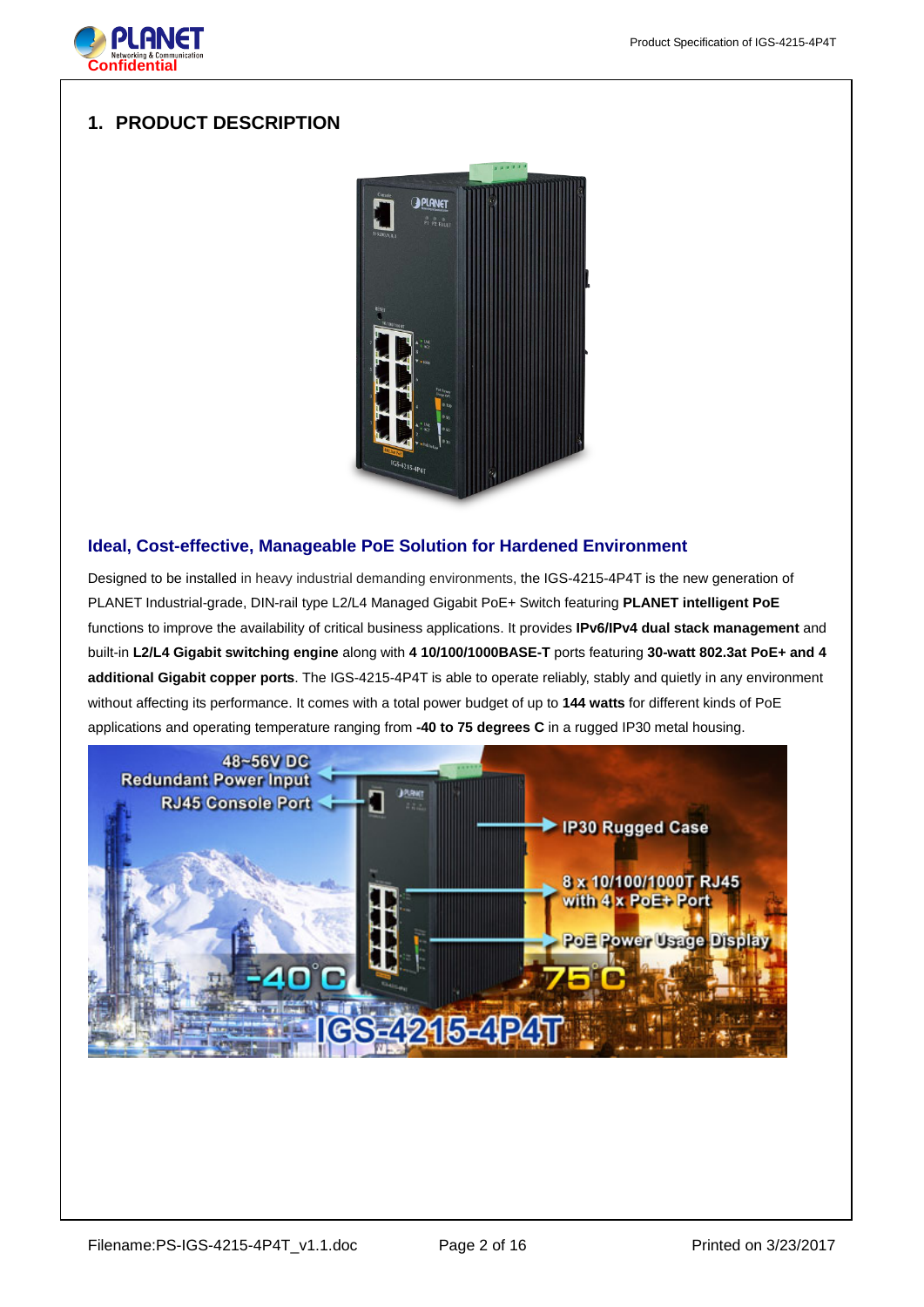

## **Built-in Unique PoE Functions for Powered Devices Management**

As it is the managed PoE switch for surveillance, wireless and VoIP networks, the IGS-4215-4P4T features the following special PoE management functions:

- **PD alive check**
- **Scheduled power recycling**
- **PoE schedule**
- **PoE usage monitoring**

# **Intelligent Powered Device Alive Check**

The IGS-4215-4P4T can be configured to monitor connected PD (Powered Device) status in real time via ping action. Once the PD stops working and responding, the IGS-4215-4P4T will resume the PoE port power and bring the PD back to work. It will greatly enhance the network reliability through the PoE port resetting the PD's power source and reducing administrator management burden.



# **Scheduled Power Recycling**

The IGS-4215-4P4T allows each of the connected PoE IP cameras or PoE wireless access points to reboot at a specific time each week. Therefore, it will reduce the chance of IP camera or AP crash resulting from buffer overflow.

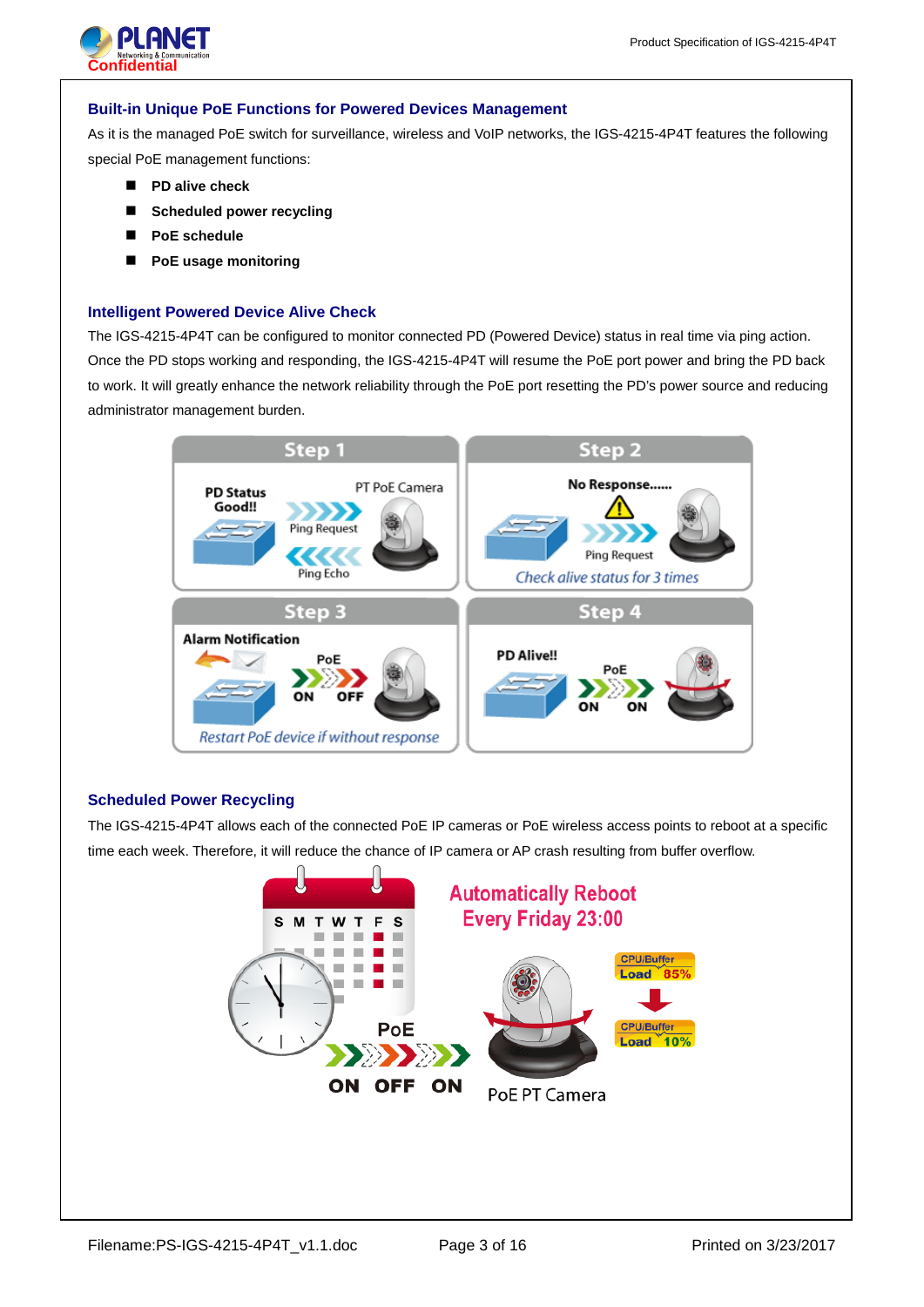

# **PoE Schedule for Energy Saving**

Under the trend of energy saving worldwide and contributing to environmental protection, the IGS-4215-4P4T can effectively control the power supply besides its capability of giving high watts power. The "**PoE schedule**" function helps you to enable or disable PoE power feeding for each PoE port during specified time intervals and it is a powerful function to help SMBs or enterprises save power and budget. It also increases security by powering off PDs that should not be in use during non-business hours.



# **PoE Usage Monitoring and Intelligent LED Indicator for Real-time PoE Usage**

Via the power usage chart in the web management interface, the IGS-4215-4P4T enables the administrator to monitor the status of the power usage of the connected PDs in real time. Thus, it greatly enhances the management efficiency of the facilities. Moreover, the IGS-4215-4P4T helps users to monitor the current status of PoE power usage easily and efficiently via its advanced LED indication. Called "**PoE Power Usage**", the front panel of the IGS-4215-4P4T has four LED indicators of different power usages.

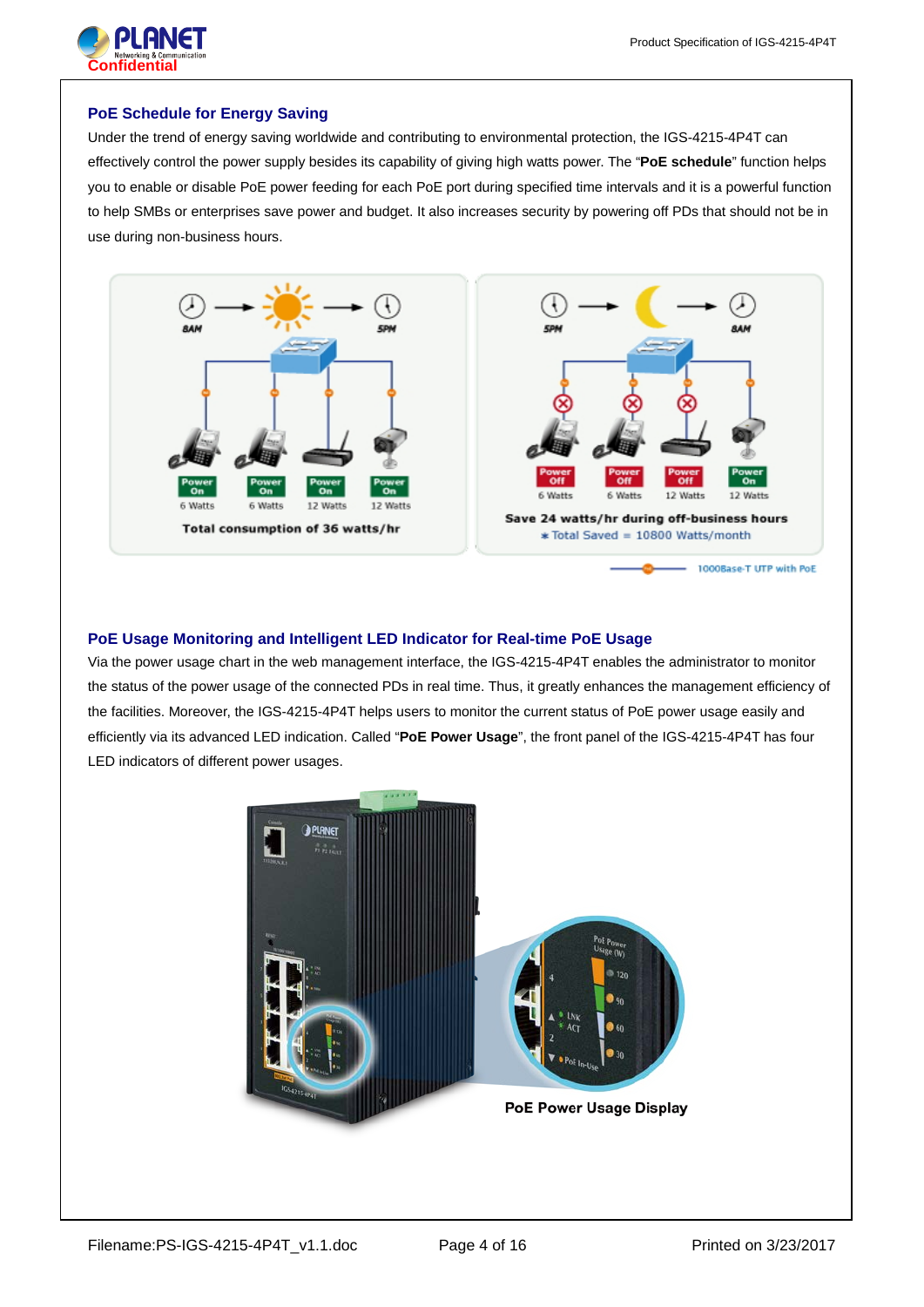



# **Environmentally Hardened Design**

With the IP30 aluminum industrial case, the IGS-4215-4P4T provides a high level of immunity against electromagnetic interference and heavy electrical surges which are usually found on plant floors or in curb-side traffic control cabinets without air conditioner. Being able to operate under the temperature range from -40 to 75 degrees C, the IGS-4215-4P4T can be placed in almost any difficult environment.

## **IPv6/IPv4 Dual Stack Management**

Supporting both IPv6 and IPv4 protocols, the IGS-4215-4P4T helps the system integrators to step in the IPv6 era with the lowest investment as its network facilities need not be replaced or overhauled if the IPv6 network is set up.

## **Robust Layer 2 Features**

The IGS-4215-4P4T can be programmed for advanced switch management functions such as dynamic port link aggregation, 802.1Q VLAN, **Q-in-Q VLAN, Multiple Spanning Tree Protocol (MSTP)**, Loop and **BPDU Guard, IGMP Snooping**, and **MLD Snooping**. Via the link aggregation, the IGS-4215-4P4T allows the operation of a high-speed trunk to combine with multiple ports such as a 16Gbps fat pipe, and supports fail-over as well. Also, the **Link Layer Discovery Protocol (LLDP)** is the Layer 2 protocol included to help discover basic information about neighboring devices on the local broadcast domain.



# **Efficient Traffic Control**

The IGS-4215-4P4T is loaded with robust QoS features and powerful traffic management to enhance services to business-class data, voice, and video solutions. The functionality includes broadcast/multicast/unicast **storm control**, per port **bandwidth control**, 802.1p/CoS/IP DSCP QoS priority and remarking. It guarantees the best performance in VoIP and video stream transmission, and empowers the enterprises to take full advantage of the limited network resources.

# **Friendly and Secure Management**

For efficient management, the IGS-4215-4P4T is equipped with **web**, **Telnet** and **SNMP** management interfaces. With the built-in web-based management interface, the IGS-4215-4P4T offers an easy-to-use, platform-independent management and configuration facility. By supporting the standard SNMP, the switch can be managed via any standard management software. For text-based management, the switch can be accessed via Telnet. Moreover, the IGS-4215-4P4T offers secure remote management by supporting **SSH, SSL** and **SNMP v3** connections which encrypt the packet content at each session.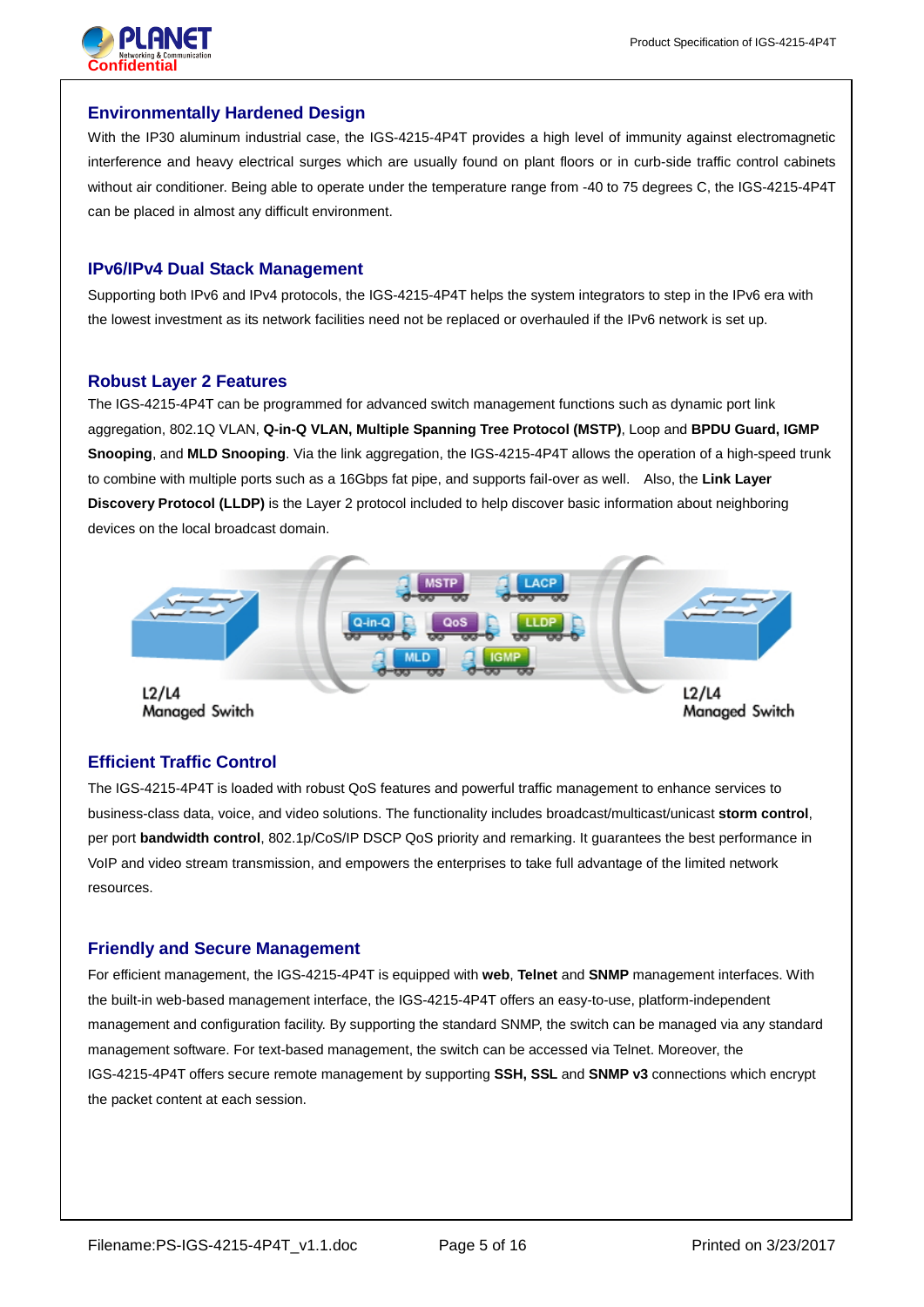



# **Advanced Network Security**

PLANET IGS-4215-4P4T offers a comprehensive **IPv4/IPv6** Layer 2 to Layer 4 **Access Control List (ACL)** for enforcing security to the edge. Its protection mechanism also comprises **802.1X port-based** user and device authentication, which can be deployed with RADIUS to ensure the port level security and block illegal users. With the **protected port** function, communication between edge ports can be prevented to guarantee user privacy. Furthermore, the IGS-4215-4P4T also provides **DHCP snooping**, **IP source guard** and **dynamic ARP inspection** functions to prevent IP snooping from attack and discarded ARP packets with invalid MAC address. The network administrators can now construct highly-secure corporate networks with considerably less time and effort than before.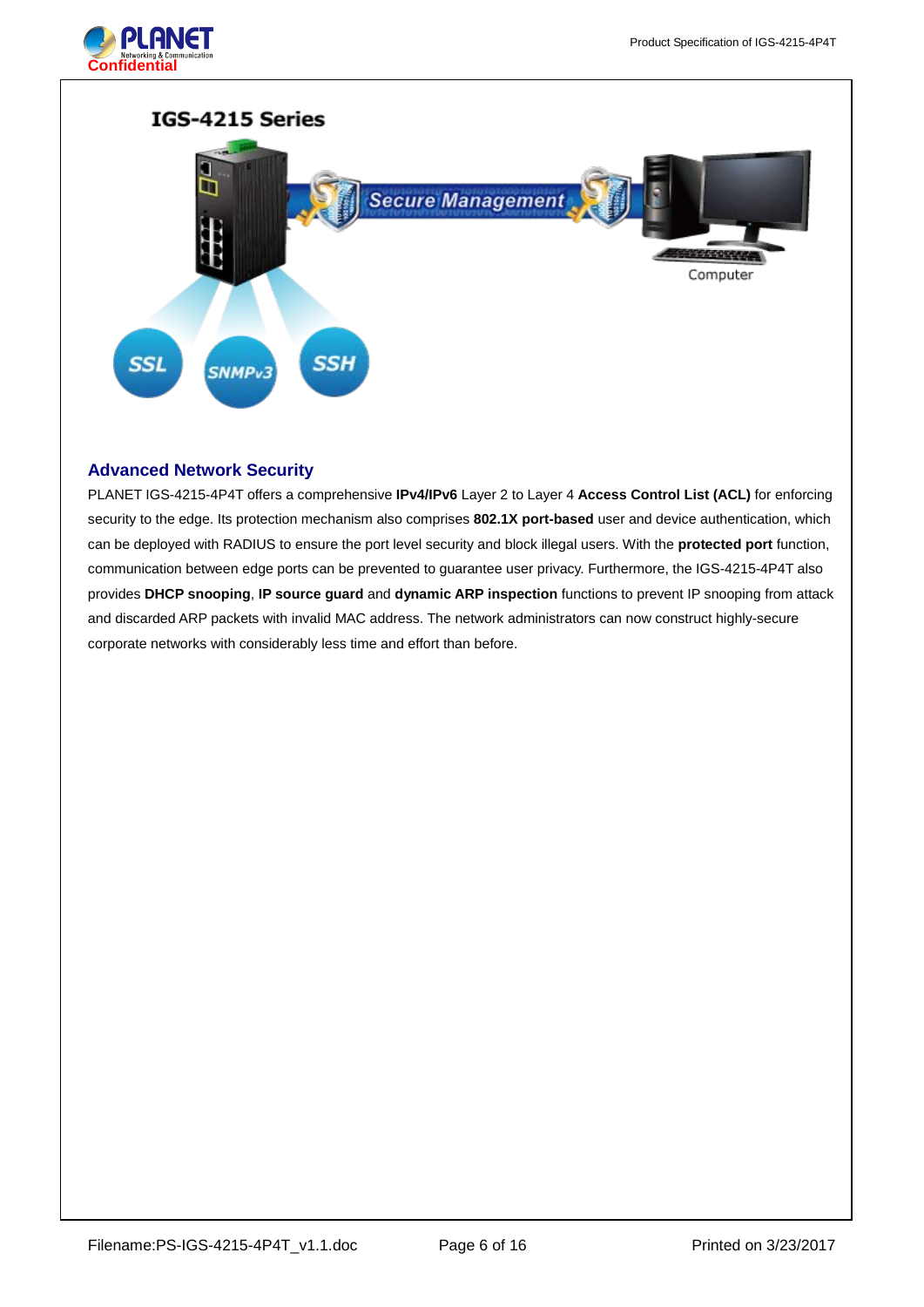

# **2. PRODUCT FEATURES**

## **Physical Port**

- **8-port 10/100/1000BASE-T** Gigabit RJ45 copper with 4-port **IEEE 802.3at/af** PoE Injector (Port-1 to Port-4)
- RJ45 console interface for switch basic management and setup

## **Power over Ethernet**

- Complies with IEEE 802.3at Power over Ethernet Plus, end-span PSE
- Backward compatible with IEEE 802.3af Power over Ethernet
- Up to 4 ports of IEEE 802.3af/802.3at devices powered
- Supports PoE power up to 36 watts for each PoE port
- Auto detects powered device (PD)
- Circuit protection prevents power interference between ports
- Remote power feeding up to 100 meters
- PoE management
	- − Total PoE power budget control
	- − Per port PoE function enable/disable
	- − PoE port power feeding priority
	- − Per PoE port power limitation
	- − PD classification detection
	- − PD alive-check
	- − PoE schedule

# **Industrial Case & Installation**

- IP30 aluminum case
- DIN-rail and wall-mounted design
- Supports -40 to 75 degrees C operating temperature
- Supports ESD 6KV DC Ethernet protection
- Redundant power design
	- − 48V~56V DC wide power input with polarity reverse protect
- Provides one relay output for power failure

#### **Switching**

- Hardware based 10/100Mbps (half/full duplex), 1000Mbps (full duplex), auto-negotiation and auto MDI/MDI-X
- Features Store-and-Forward mode with wire-speed filtering and forwarding rates
- IEEE 802.3x flow control for full duplex operation and back pressure for half duplex operation
- 8K MAC address table size
- 10K jumbo frame
- Automatic address learning and address aging
- Supports CSMA/CD protocol

### **Layer 2 Features**

- Supports **VLAN** 
	- − IEEE 802.1Q tagged VLAN
	- − Provider bridging (VLAN Q-in-Q, IEEE 802.1ad) support
	- − Protocol VLAN
	- − Voice VLAN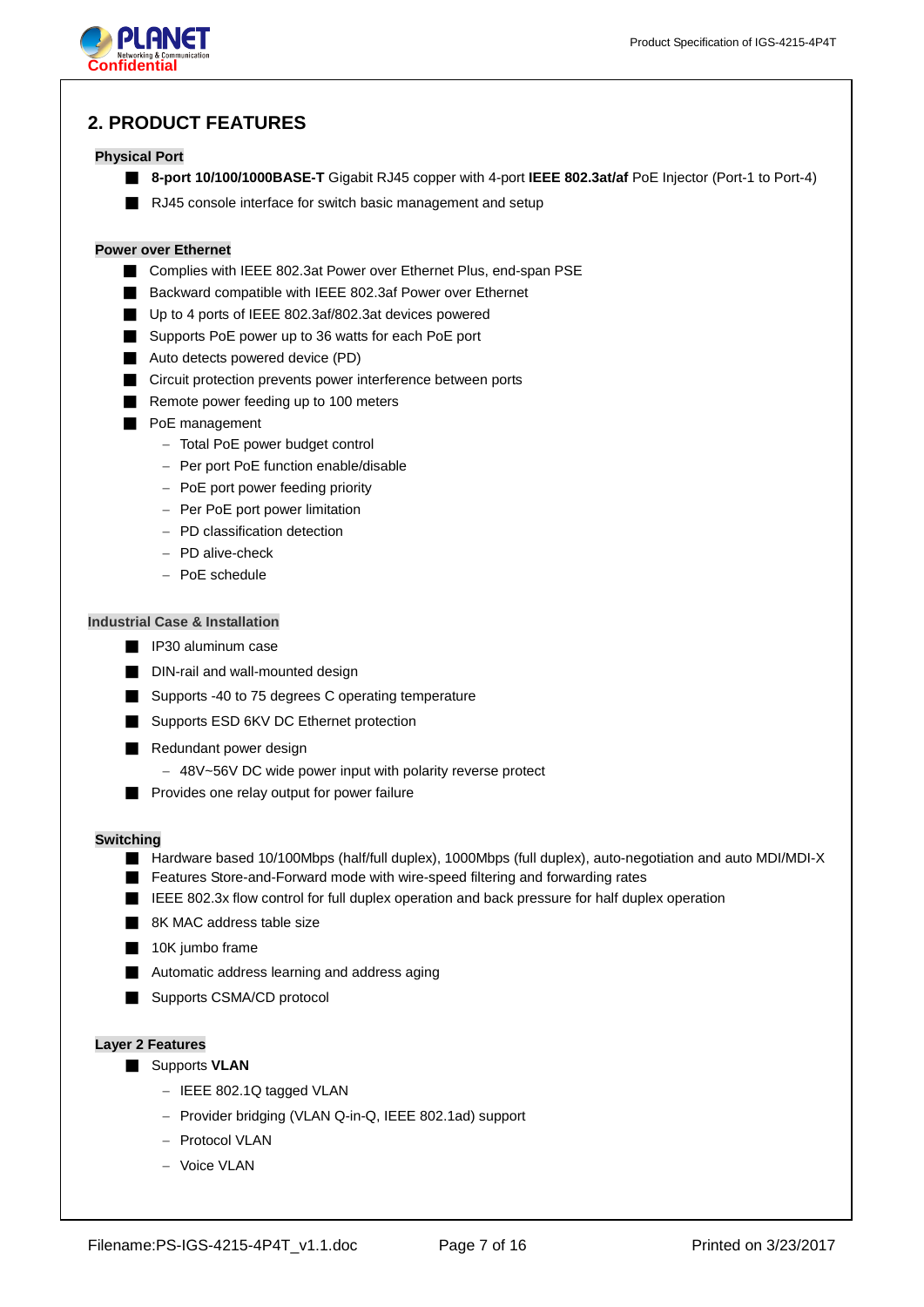

- − Private VLAN (Protected port)
- − Management VLAN
- − GVRP

# ■ Supports **Spanning Tree Protocol**

- − STP (Spanning Tree Protocol)
- − RSTP (Rapid Spanning Tree Protocol)
- − MSTP (Multiple Spanning Tree Protocol)
- − STP BPDU Guard, BPDU Filtering and BPDU Forwarding

### ■ Supports Link Aggregation

- − IEEE 802.3ad Link Aggregation Control Protocol (LACP)
- − Cisco ether-channel (static trunk)
- − Maximum 4 trunk groups, up to 4 ports per trunk group
- Provides port mirror (many-to-1)
- Loop protection to avoid broadcast loops

### **Quality of Service**

- Ingress/Egress Rate Limit per port bandwidth control
- Traffic classification
	- − IEEE 802.1p CoS
	- − TOS/DSCP/IP precedence of IPv4/IPv6 packets
- Strict priority and Weighted Round Robin (WRR) CoS policies

#### **Multicast**

- Supports IPv4 IGMP snooping v2, v3
- Supports IPv6 MLD snooping v1, v2
- IGMP querier mode support
- IGMP snooping port filtering
- MLD snooping port filtering

### **Security**

- Storm Control support
	- − Broadcast/unknown unicast/unknown multicast

#### ■ Authentication

- − IEEE 802.1X port-based network access authentication
- − Built-in RADIUS client to cooperate with the RADIUS servers
- − DHCP Option 82
- − RADIUS/TACACS+ authentication

#### ■ Access Control List

- − IPv4/IPv6 IP-based ACL
- − IPv4/IPv6 IP-based ACE
- − MAC-based ACL
- − MAC-based ACE
- MAC Security
	- − Static MAC
	- − MAC filtering
- Port security for source MAC address entries filtering
- DHCP snooping to filter distrusted DHCP messages
- Dynamic ARP inspection discards ARP packets with invalid MAC address to IP address binding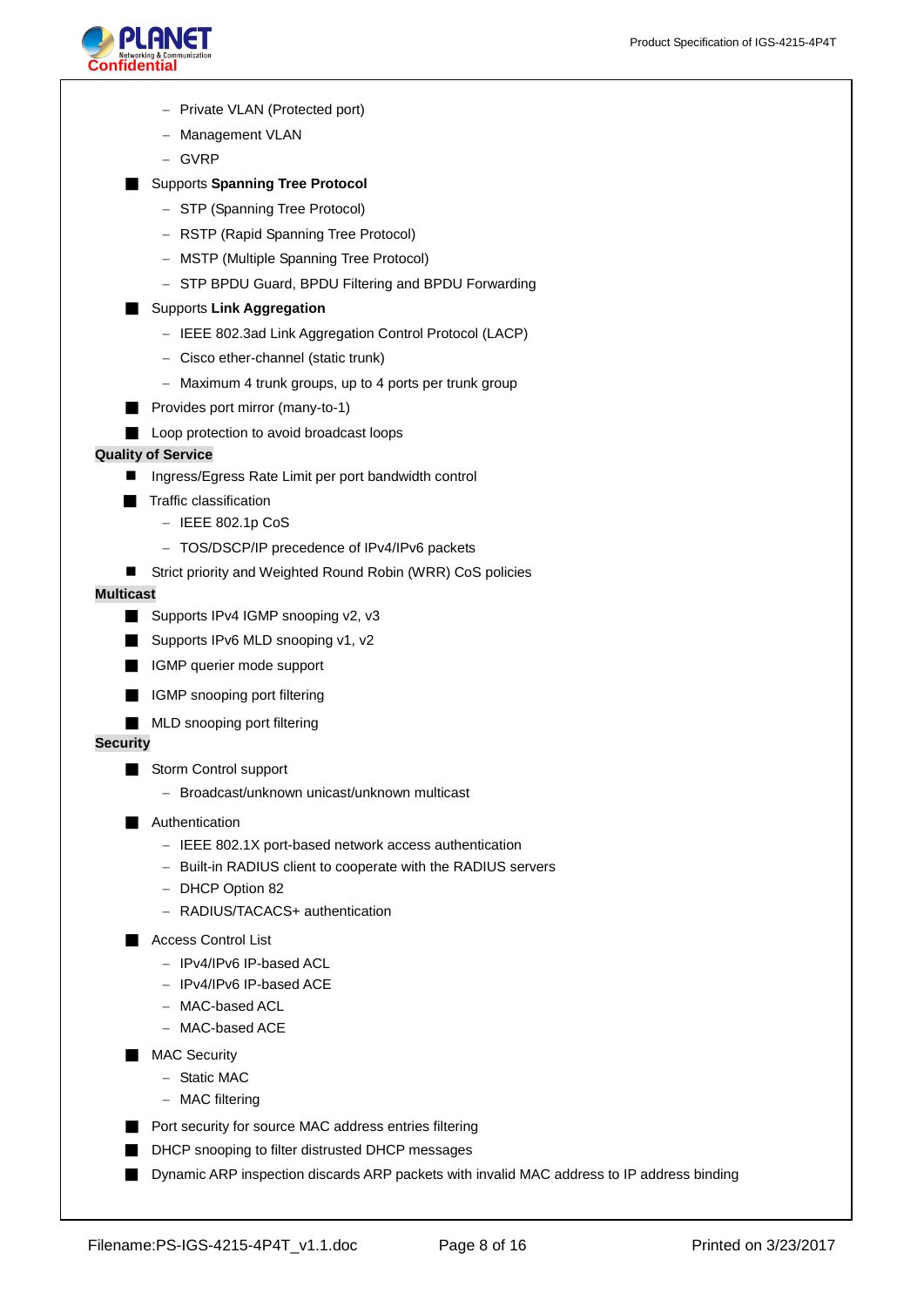

- IP source guard prevents IP spoofing attacks
- DoS attack prevention

#### **Management** Þ

- IPv4 and IPv6 dual stack management
- Switch Management Interface
	- − IPv4/IPv6 Web switch management
	- − Console and telnet Command Line Interface
	- − SNMP v1, v2c, v3
	- − SSH and SSL secure access
- User privilege levels control
- **Built-in Trivial File Transfer Protocol (TFTP) client**
- Static and DHCP for IP address assignment
- System Maintenance
	- − Firmware upload/download via HTTP/TFTP
	- − Configuration upload/download through HTTP/TFTP
	- − Hardware reset button for system reboot or reset to factory default
	- − Dual images
- SNTP Network Time Protocol
- Cable diagnostics
- Link Layer Discovery Protocol (LLDP) Protocol and LLDP-MED
- SNMP trap for interface Link Up and Link Down notification
- Event message logging to remote syslog server
- Four RMON groups (history, statistics, alarms and events)
- PLANET Smart Discovery Utility

# **3. PRODUCT SPECIFICATIONS**

# **3.1 MAIN COMPONENTS**

| <b>ISwitch ASIC:</b> | Realtek RTL8380Mi                       | x   |
|----------------------|-----------------------------------------|-----|
| <b>PSE Chipset:</b>  | Microsemi PD69104B1                     | x   |
| <b>IDRAM:</b>        | NANYA NT5CB128M8FN-DII/1Gb DDR3-1600    | x 1 |
| IFlash:              | MXIC MX25L12835FM2I-10G Flash 128Mb bit | x   |

# **3.2 FUNCTION SPECIFICATIONS**

| <b>Product</b>                 | IGS-4215-4P4T                                                         |
|--------------------------------|-----------------------------------------------------------------------|
| <b>Hardware Specifications</b> |                                                                       |
| <b>Copper Ports</b>            | 8 10/100/1000BASE-T RJ45 auto-MDI/MDI-X ports                         |
| <b>PoE Injector Port</b>       | 4 ports with 802.3af/802.3at PoE injector function (Port-1 to Port-4) |
| <b>Console</b>                 | 1 x RS232-to-RJ45 serial port (115200,8, N, 1)                        |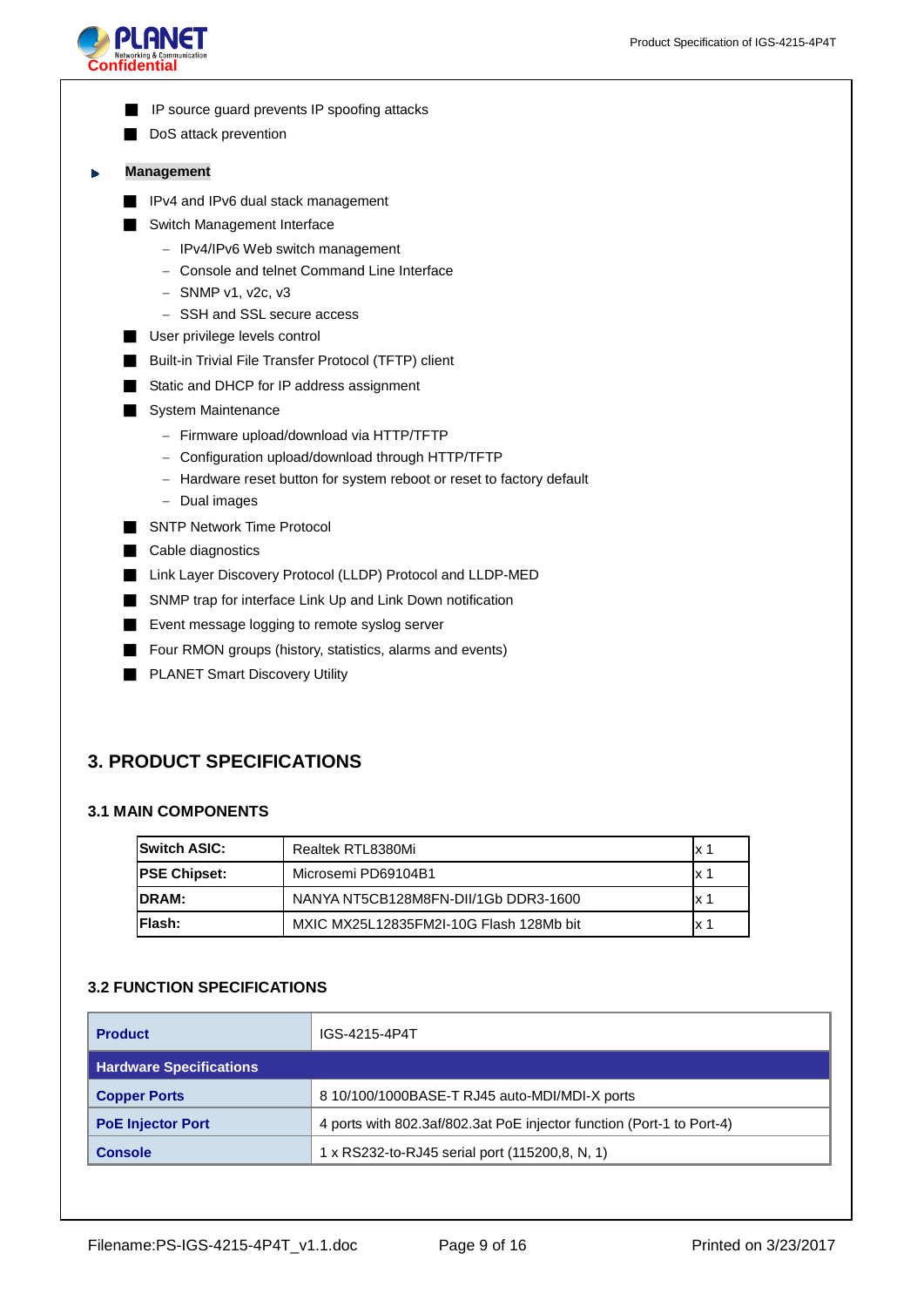

| <b>Switch Architecture</b>                      | Store-and-Forward                                                                                                                                                                                                                                                                                                                                                                              |
|-------------------------------------------------|------------------------------------------------------------------------------------------------------------------------------------------------------------------------------------------------------------------------------------------------------------------------------------------------------------------------------------------------------------------------------------------------|
| <b>Switch Fabric</b>                            | 16Gbps/non-blocking                                                                                                                                                                                                                                                                                                                                                                            |
| <b>Switch Throughput@64 bytes</b>               | 11.9Mpps @64 bytes                                                                                                                                                                                                                                                                                                                                                                             |
| <b>MAC Address Table</b>                        | 8K entries                                                                                                                                                                                                                                                                                                                                                                                     |
| <b>Shared Data Buffer</b>                       | 4.1 megabits                                                                                                                                                                                                                                                                                                                                                                                   |
|                                                 | IEEE 802.3x pause frame for full-duplex                                                                                                                                                                                                                                                                                                                                                        |
| <b>Flow Control</b>                             | Back pressure for half-duplex                                                                                                                                                                                                                                                                                                                                                                  |
| <b>Jumbo Frame</b>                              | 10 Kbytes                                                                                                                                                                                                                                                                                                                                                                                      |
|                                                 | < 5 sec: System reboot                                                                                                                                                                                                                                                                                                                                                                         |
| <b>Reset Button</b>                             | > 5 sec: Factory default                                                                                                                                                                                                                                                                                                                                                                       |
| <b>LED</b>                                      | 3 x LED for System and Power:<br>Green: DC Power 1<br>■<br>Green: DC Power 2<br>■<br><b>Red: Power Fault</b><br>■<br>2 x LED for PoE Copper Port (Port-1~Port-4):<br>Green: LNK/ACT<br>■<br>Orange: PoE-in-use<br>■<br>2 x LED for 10/100/1000T Copper Port (Port-5~Port-8):<br>Green: LNK/ACT<br>■<br>Orange: 1000Mbps<br>■<br>4 x LED for PoE Power Usage (W)<br>Orange: 30, 60, 90 and 120W |
| <b>Connector</b>                                | Removable 6-pin terminal block                                                                                                                                                                                                                                                                                                                                                                 |
|                                                 | Pin 1/2 for Power 1; Pin 3/4 for fault alarm; Pin 5/6 for Power 2                                                                                                                                                                                                                                                                                                                              |
| <b>Alarm</b>                                    | One relay output for power failure. Alarm relay current carry ability: 1A @ 24V AC                                                                                                                                                                                                                                                                                                             |
| <b>Power Requirements</b>                       | 48~56V DC, 3.5A (max.)                                                                                                                                                                                                                                                                                                                                                                         |
| <b>Power Consumption/</b><br><b>Dissipation</b> | 5.04 watts, 17.1BTU (Standby without PoE function)<br>7.28 watts, 23 BTU (Full loading without PoE function)<br>151.28 watts, 516.1 BTU (Full loading with PoE function)                                                                                                                                                                                                                       |
| Dimensions (W x D x H)                          | 161 x 107 x 72 mm                                                                                                                                                                                                                                                                                                                                                                              |
| <b>Weight</b>                                   | 1001g                                                                                                                                                                                                                                                                                                                                                                                          |
| <b>ESD Protection</b>                           | 6KV DC                                                                                                                                                                                                                                                                                                                                                                                         |
| <b>Enclosure</b>                                | IP30 aluminum case                                                                                                                                                                                                                                                                                                                                                                             |
| <b>Installation</b>                             | DIN-rail kit and wall-mount ear                                                                                                                                                                                                                                                                                                                                                                |
| <b>Power over Ethernet</b>                      |                                                                                                                                                                                                                                                                                                                                                                                                |
| <b>PoE Standard</b>                             | IEEE 802.3af/802.3at Power over Ethernet PSE                                                                                                                                                                                                                                                                                                                                                   |
| <b>PoE Power Supply Type</b>                    | End-span                                                                                                                                                                                                                                                                                                                                                                                       |
| <b>PoE Power Output</b>                         | IEEE 802.3af Standard<br>- Per port 48V~56V DC (depending on the power supply), max. 15.4 watts                                                                                                                                                                                                                                                                                                |
|                                                 | IEEE 802.3at Standard                                                                                                                                                                                                                                                                                                                                                                          |
|                                                 | - Per port 50V~56V DC (depending on the power supply), max. 36 watts                                                                                                                                                                                                                                                                                                                           |
| <b>Power Pin Assignment</b>                     | $1/2(+), 3/6(-)$                                                                                                                                                                                                                                                                                                                                                                               |
| <b>PoE Power Budget</b>                         | 144 watts (depending on power input)                                                                                                                                                                                                                                                                                                                                                           |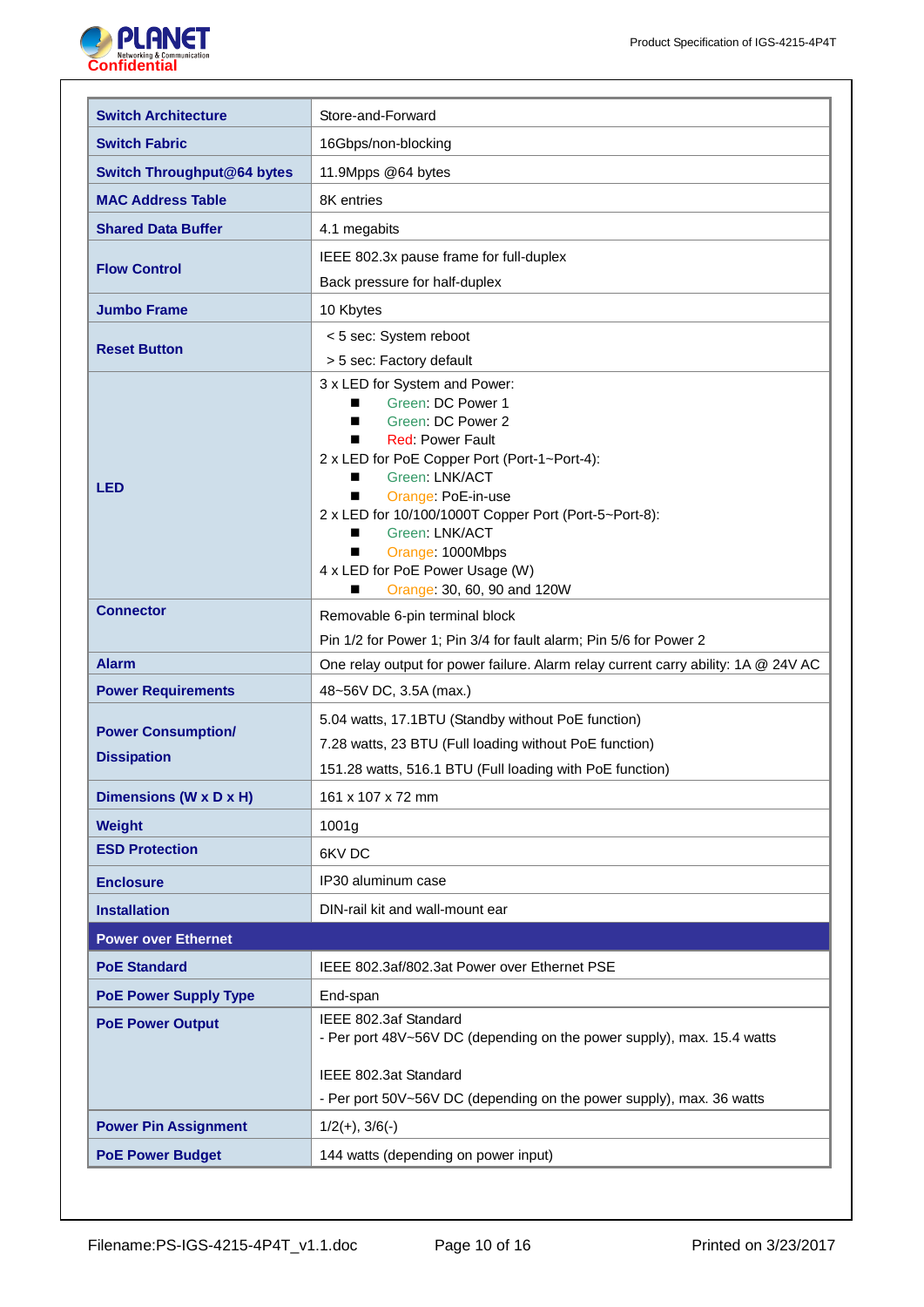

| <b>Max. Number of Class 2 PDs</b> | 4                                                      |
|-----------------------------------|--------------------------------------------------------|
| <b>Max. Number of Class 3 PDs</b> | 4                                                      |
| <b>Max. Number of Class 4 PDs</b> | $\overline{4}$                                         |
| <b>Layer 2 Functions</b>          |                                                        |
|                                   | TX/RX/Both                                             |
| <b>Port Mirroring</b>             | Many-to-1 monitor                                      |
|                                   | 802.1Q tagged-based VLAN                               |
|                                   | Up to 256 VLAN groups, out of 4094 VLAN IDs            |
|                                   | 802.1ad Q-in-Q tunneling (VLAN stacking)               |
| <b>VLAN</b>                       | Voice VLAN                                             |
|                                   | Protocol VLAN                                          |
|                                   | Private VLAN (Protected port)                          |
|                                   | <b>GVRP</b>                                            |
|                                   | Management VLAN                                        |
|                                   | IEEE 802.3ad LACP and static trunk                     |
| <b>Link Aggregation</b>           | Supports 4 groups with 4 ports per trunk               |
|                                   | IEEE 802.1D Spanning Tree Protocol (STP)               |
|                                   | IEEE 802.1w Rapid Spanning Tree Protocol (RSTP)        |
| <b>Spanning Tree Protocol</b>     | IEEE 802.1s Multiple Spanning Tree Protocol (MSTP)     |
|                                   | STP BPDU Guard, BPDU Filtering and BPDU Forwarding     |
|                                   | IPv4 IGMP snooping v2, v3                              |
| <b>IGMP Snooping</b>              | IGMP querier                                           |
|                                   | Up to 256 multicast groups                             |
| <b>MLD Snooping</b>               | IPv6 MLD snooping v2, v3, up to 256 multicast groups   |
|                                   | IPv4/IPv6 IP-based ACL/MAC-based ACL                   |
| <b>Access Control List</b>        | IPv4/IPv6 IP-based ACE/MAC-based ACE                   |
|                                   | 8 mapping IDs to 8 level priority queues               |
|                                   | Port number                                            |
| QoS                               | 802.1p priority<br>$\overline{\phantom{0}}$            |
|                                   | DSCP/IP precedence of IPv4/IPv6 packets                |
|                                   | Traffic classification based, strict priority and WRR  |
|                                   | Ingress/Egress Rate Limit per port bandwidth control   |
|                                   | IEEE 802.1X port-based authentication                  |
|                                   | Built-in RADIUS client to cooperate with RADIUS server |
|                                   | RADIUS/TACACS+ authentication                          |
|                                   | IP-MAC port binding                                    |
| <b>Security</b>                   | <b>MAC</b> filtering                                   |
|                                   | Static MAC address                                     |
|                                   | DHCP snooping and DHCP Option82                        |
|                                   | STP BPDU guard, BPDU filtering and BPDU forwarding     |
|                                   | DoS attack prevention                                  |
|                                   | ARP inspection                                         |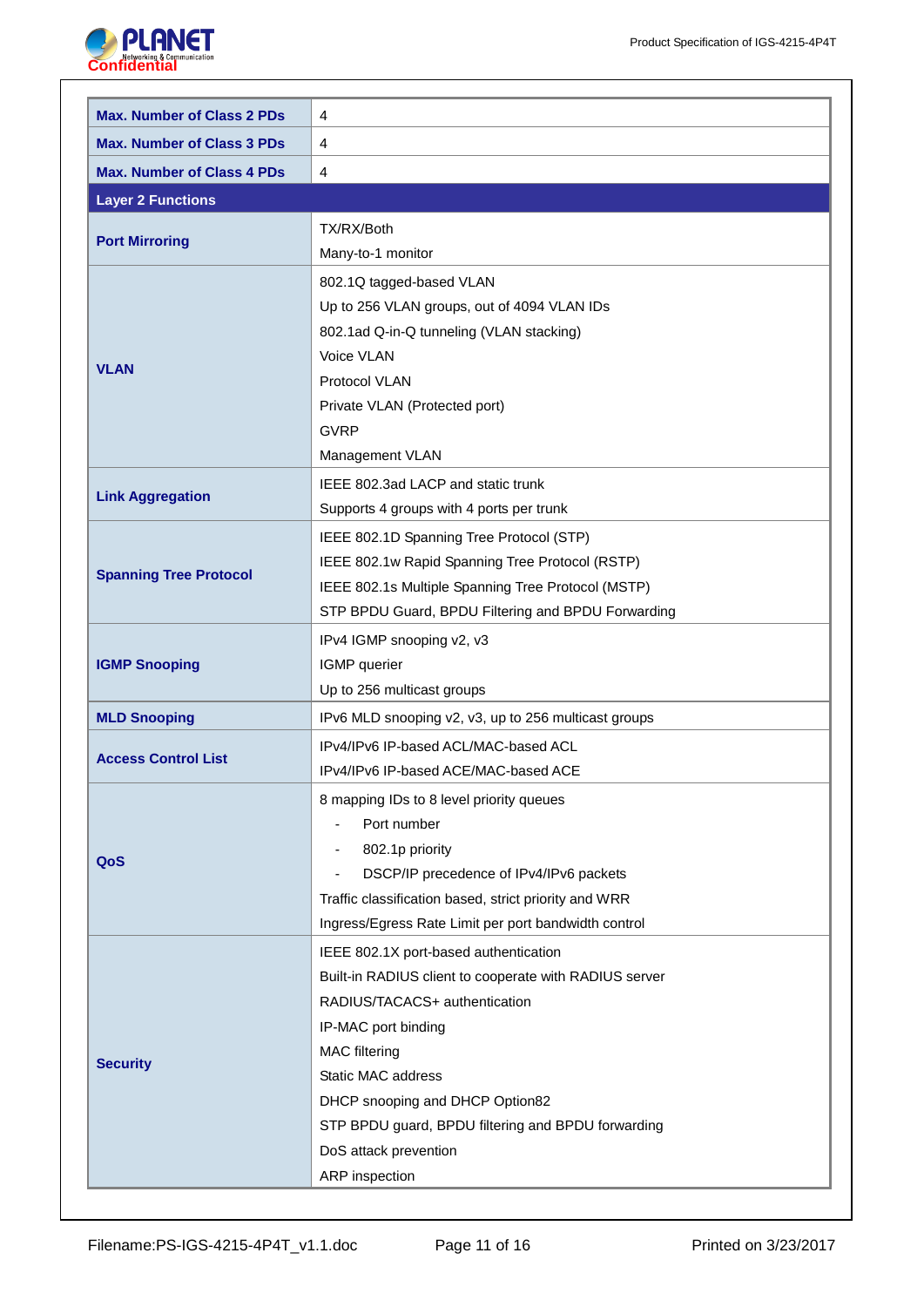

|                                     | IP source guard                                                      |
|-------------------------------------|----------------------------------------------------------------------|
|                                     | Storm control support<br>Broadcast/unknown unicast/unknown multicast |
|                                     |                                                                      |
| <b>Management Functions</b>         |                                                                      |
|                                     | Web browser, Console, Telnet, SNMP v1, v2c, v3                       |
|                                     | Firmware upgrade by HTTP/TFTP protocol through Ethernet network      |
|                                     | Configuration upload/download through HTTP/TFTP                      |
| <b>Basic Management Interfaces</b>  | Remote/local syslog                                                  |
|                                     | System log                                                           |
|                                     | LLDP protocol                                                        |
|                                     | <b>SNTP</b>                                                          |
|                                     | <b>PLANET Smart Discovery Utility</b>                                |
| <b>Secure Management Interfaces</b> | SSH, SSL, SNMP v3                                                    |
|                                     | <b>RFC 1213 MIB-II</b>                                               |
|                                     | RFC 1215 Generic Traps                                               |
|                                     | RFC 1493 Bridge MIB                                                  |
| <b>SNMP MIBS</b>                    | RFC 2674 Bridge MIB Extensions                                       |
|                                     | RFC 2737 Entity MIB v2                                               |
|                                     | RFC 2819 RMON (1, 2, 3, 9)                                           |
|                                     | RFC 2863 Interface Group MIB                                         |
|                                     | RFC 3635 Ethernet-like MIB                                           |
|                                     |                                                                      |
| <b>Standards Conformance</b>        |                                                                      |
| <b>Regulatory Compliance</b>        | FCC Part 15 Class A, CE                                              |
| <b>Stability Testing</b>            | IEC 60068-2-32 (free fall)                                           |
|                                     | IEC 60068-2-27 (shock)                                               |
|                                     | IEC 60068-2-6 (vibration)                                            |
|                                     | IEEE 802.3 10BASE-T                                                  |
|                                     | IEEE 802.3u 100BASE-TX                                               |
|                                     | IEEE 802.3ab Gigabit 1000BASE-T                                      |
|                                     | IEEE 802.3x Flow Control and Back Pressure                           |
|                                     | IEEE 802.3ad Port Trunk with LACP                                    |
|                                     | IEEE 802.1D Spanning Tree Protocol                                   |
|                                     | IEEE 802.1w Rapid Spanning Tree Protocol                             |
| <b>Standards Compliance</b>         | IEEE 802.1s Multiple Spanning Tree Protocol                          |
|                                     | IEEE 802.1p Class of Service                                         |
|                                     | IEEE 802.1Q VLAN Tagging                                             |
|                                     | IEEE 802.1x Port Authentication Network Control                      |
|                                     | IEEE 802.1ab LLDP                                                    |
|                                     | IEEE 802.3at Power over Ethernet Plus PSE                            |
|                                     | IEEE 802.3az for Energy-Efficient Ethernet                           |
|                                     | RFC 768 UDP<br>RFC 793 TFTP                                          |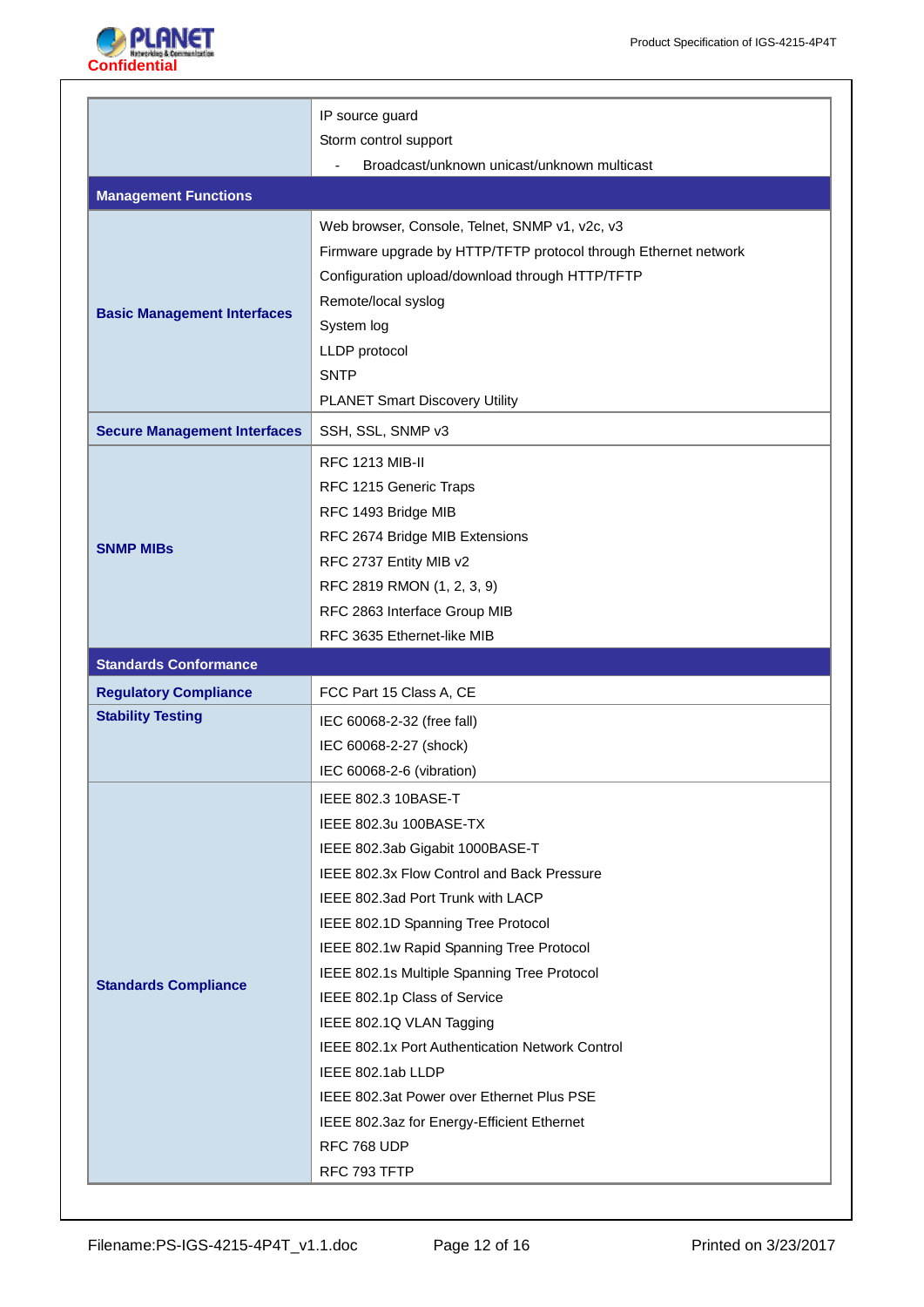

|                    | <b>RFC 791 IP</b>                                 |
|--------------------|---------------------------------------------------|
|                    | RFC 792 ICMP                                      |
|                    | <b>RFC 2068 HTTP</b>                              |
|                    | <b>RFC 1112 IGMP v1</b>                           |
|                    | RFC 2236 IGMP v2                                  |
|                    | RFC 3376 IGMP v3                                  |
|                    | RFC 2710 MLD v1                                   |
|                    | RFC 3810 MLD v2                                   |
| <b>Environment</b> |                                                   |
|                    | Temperature: $-40 \sim 75$ degrees C              |
| <b>Operating</b>   | Relative Humidity: $5 \sim 95\%$ (non-condensing) |
|                    | Temperature: $-40 \sim 85$ degrees C              |
| <b>Storage</b>     | Relative Humidity: $5 \sim 95\%$ (non-condensing) |

# **3.3 PHYSICAL SPECIFICATIONS:**

## **Dimensions:**

161 x 107 x 72 mm (W x D x H)

## **Weight:**

1001g

## **Diagram:**

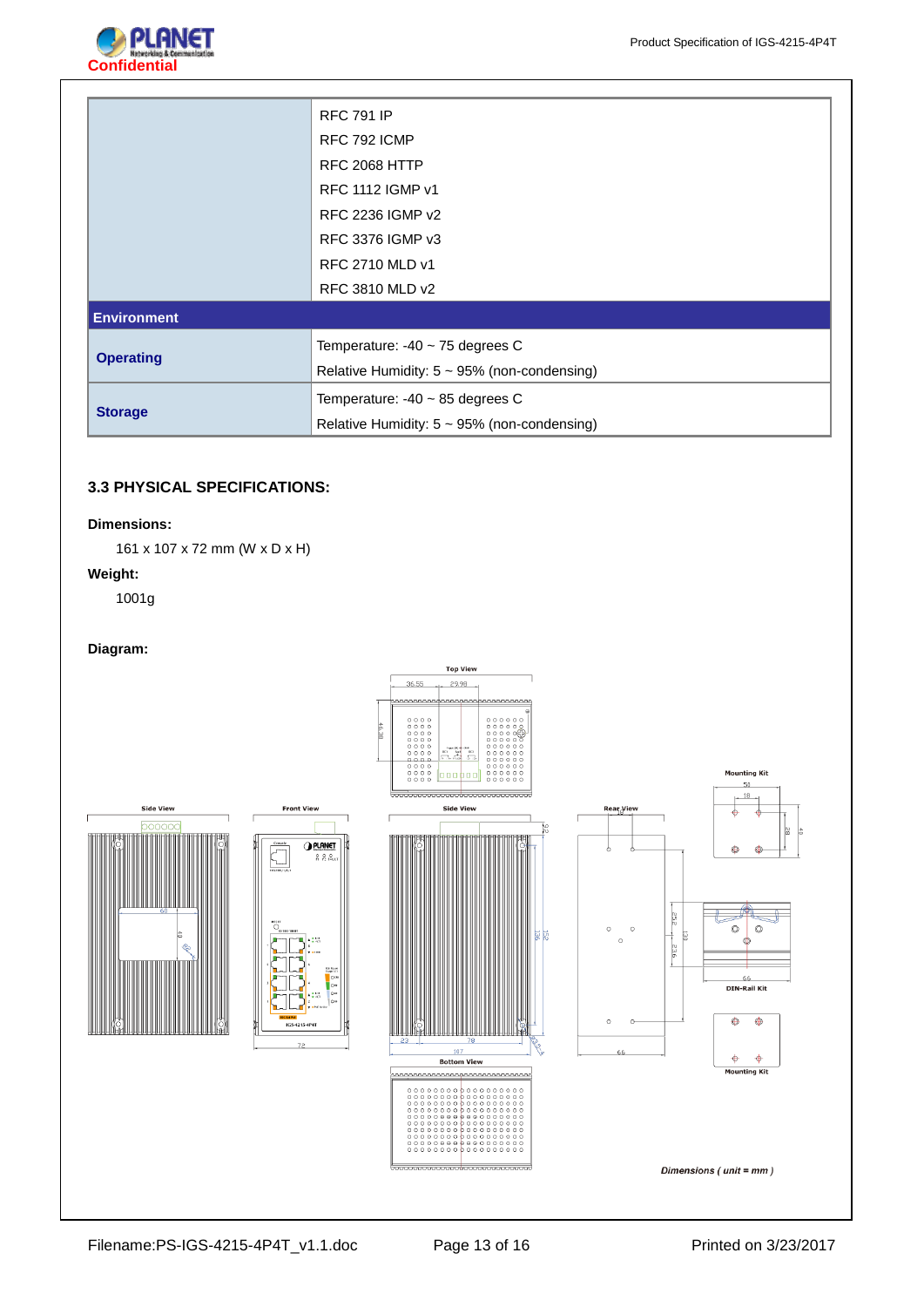

## **Top View**

| $O$ $O$ $O$<br>$\circ$                         |                                                             | $\circ$<br>$\circ \circ \circ \circ \circ$<br>$\circ$                   |
|------------------------------------------------|-------------------------------------------------------------|-------------------------------------------------------------------------|
| $\circ$<br>$\circ$<br>$\circ$<br>O             |                                                             | O<br>$\bigcirc$<br>$\bigcirc$<br>$\bigcirc$<br>$\bigcirc$<br>$\bigcirc$ |
| $\bigcirc$<br>O<br>$\circ$<br>$\circ$          |                                                             | $\circ$<br>O<br>$\circ$<br>O                                            |
| $\circ$<br>$\circ$<br>$\circ$<br>O             |                                                             | $\circ$<br>Ο<br>$\bigcirc$<br>$\circ$<br>$\bigcirc$<br>$\bigcirc$       |
| O<br>$\bigcirc$<br>$\circ$<br>$\circ$          | Input DC $48 - 56V$                                         | $\circ$<br>$\circ$<br>Ο<br>$\circ$<br>$\circ$<br>$\bigcap$              |
| $\bigcirc$<br>$\bigcirc$<br>O<br>$\bigcirc$    | DC <sub>1</sub><br>DC2<br>Fault<br>$\overline{\mathscr{N}}$ | O<br>$\circ$<br>$\circ$<br>$\circ$<br>$\bigcirc$<br>◯                   |
| $\circ$<br>$\circ$<br>$\circ$<br>$\circ$       | $V1 - V1 + 1A@24V$<br>$V2 - V2 +$                           | $\bigcirc$<br>$\circ$<br>$\circ$<br>$\circ$<br>$\circ$<br>$\bigcirc$    |
| $\circ$<br>O<br>O<br>$\circ$                   | 1 2 3 4 5 6                                                 | ◯<br>$\circ$<br>$\circ$<br>$\circ$<br>$\bigcirc$<br>O                   |
| $\circ$<br>$\bigcirc$<br>$\circ$<br>$\bigcirc$ | 888888                                                      | O<br>$\circ$<br>$\circ$<br>$\circ$<br>$\circ$<br>$\bigcirc$             |
| $\circ$<br>$\circ$<br>$\circ$<br>$\circ$       |                                                             | О<br>$\circ$<br>$\circ$<br>$\circ$<br>$\circ$<br>◯                      |
|                                                |                                                             |                                                                         |

## **Front View**

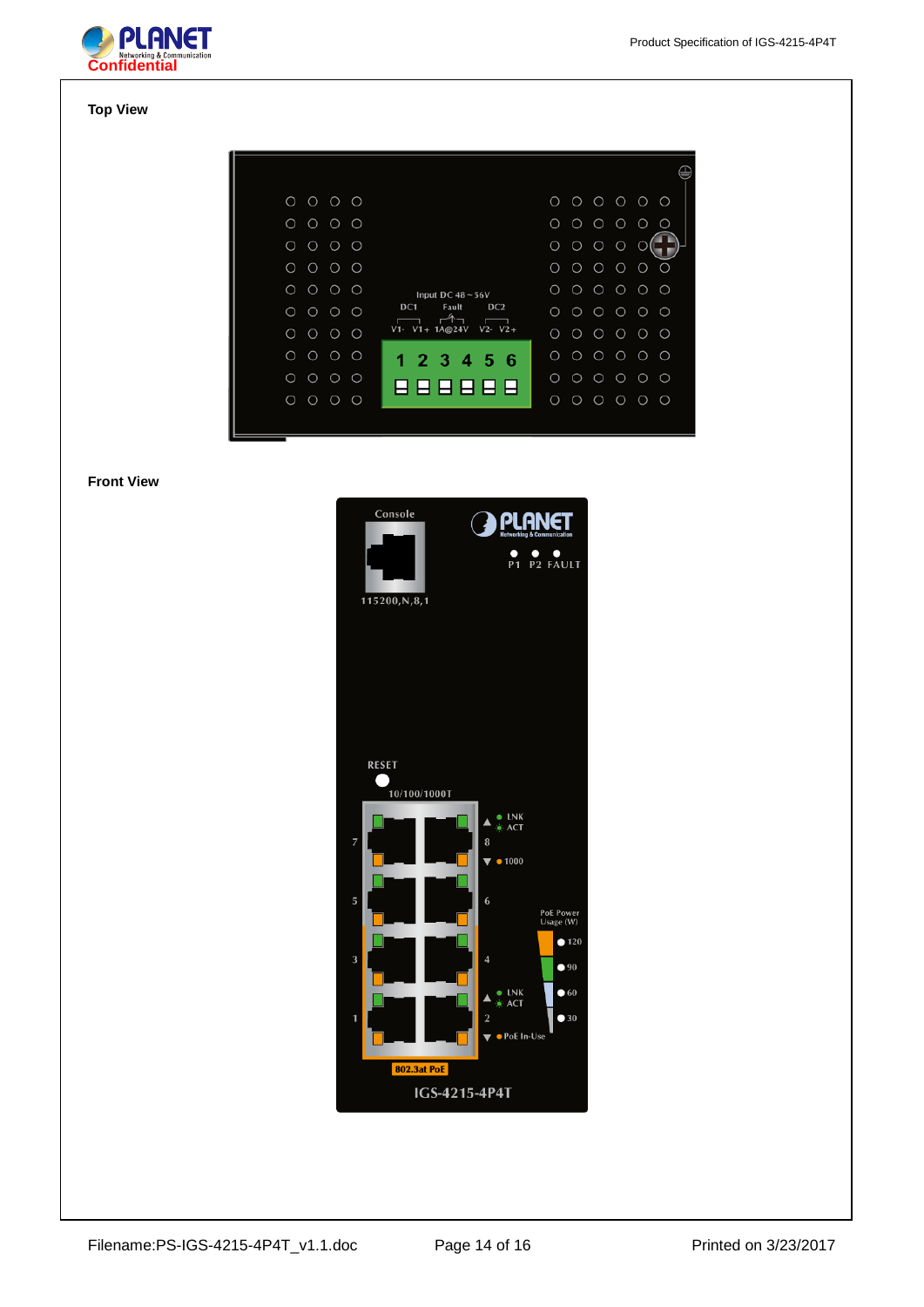

## **LED Definition:**

## ■ **System**

| LED            | Color        | <b>Function</b>                                            |
|----------------|--------------|------------------------------------------------------------|
| P1             | Green        | <b>Lights</b> to indicate power 1 has power.               |
| P <sub>2</sub> | <b>Green</b> | <b>Lights</b> to indicate power 2 has power.               |
| <b>FAULT</b>   | <b>Red</b>   | Lights to indicate either power 1 or power 2 has no power. |

# ■ **PoE 10/100/1000BASE-T Interfaces(Port-1 to Port-4)**

| <b>LED</b>              | <b>Color</b>  | <b>Function</b> |                                                                                                  |
|-------------------------|---------------|-----------------|--------------------------------------------------------------------------------------------------|
| LNK/ACT<br><b>Green</b> |               |                 | Lights: To indicate the link through that port is successfully established.                      |
|                         |               |                 | <b>Blinks:</b> To indicate that the switch is actively sending or receiving data over that port. |
| <b>PoE</b>              | <b>Orange</b> | Liahts:         | To indicate the port is providing DC in-line power.                                              |
|                         |               | Off:            | To indicate the connected device is not a PoE Powered Device (PD)                                |

## ■ **10/100/1000BASE-T Interfaces(Port-5 to Port-8)**

| <b>LED</b>     | <b>Color</b>  | <b>Function</b> |                                                                                                                                                  |
|----------------|---------------|-----------------|--------------------------------------------------------------------------------------------------------------------------------------------------|
| <b>LNK/ACT</b> | <b>Green</b>  |                 | <b>Lights:</b> To indicate the link through that port is successfully established.                                                               |
|                |               |                 | <b>Blinks:</b> To indicate that the switch is actively sending or receiving data over that port.                                                 |
| 1000           | <b>Orange</b> |                 | Lights: To indicate that the port is operating at 1000Mbps.                                                                                      |
|                |               | Off:            | If LNK/ACT LED is lit, it indicates that the port is operating at 10/100Mbps.<br>If LNK/ACT LED is off, it indicates that the port is link-down. |

# ■ **PoE Power Usage (Unit: Watt)**

| <b>LED</b> | <b>Color</b>  | <b>Function</b> |                                                                         |
|------------|---------------|-----------------|-------------------------------------------------------------------------|
| 30         | <b>Orange</b> |                 | Lights:   To indicate the system consumes over 30-watt PoE power budget |
| 60         | <b>Orange</b> | Lights:         | To indicate the system consumes over 60-watt PoE power budget           |
| 90         | <b>Orange</b> | Liahts:         | To indicate the system consumes over 90-watt PoE power budget           |
| 120        | <b>Orange</b> | Lights:         | To indicate the system consumes over 120-watt PoE power budget          |

## **3.4 ENVIRONMENTAL SPECIFICATIONS**

# **Operating:**

**Temperature:** -40°C ~ 75 degrees C

**Relative Humidity:** 5% ~ 95% (non-condensing)

# **Storage:**

**Temperature: -40°C ~ 85 degrees C Relative Humidity:** 5% ~ 95% (non-condensing)